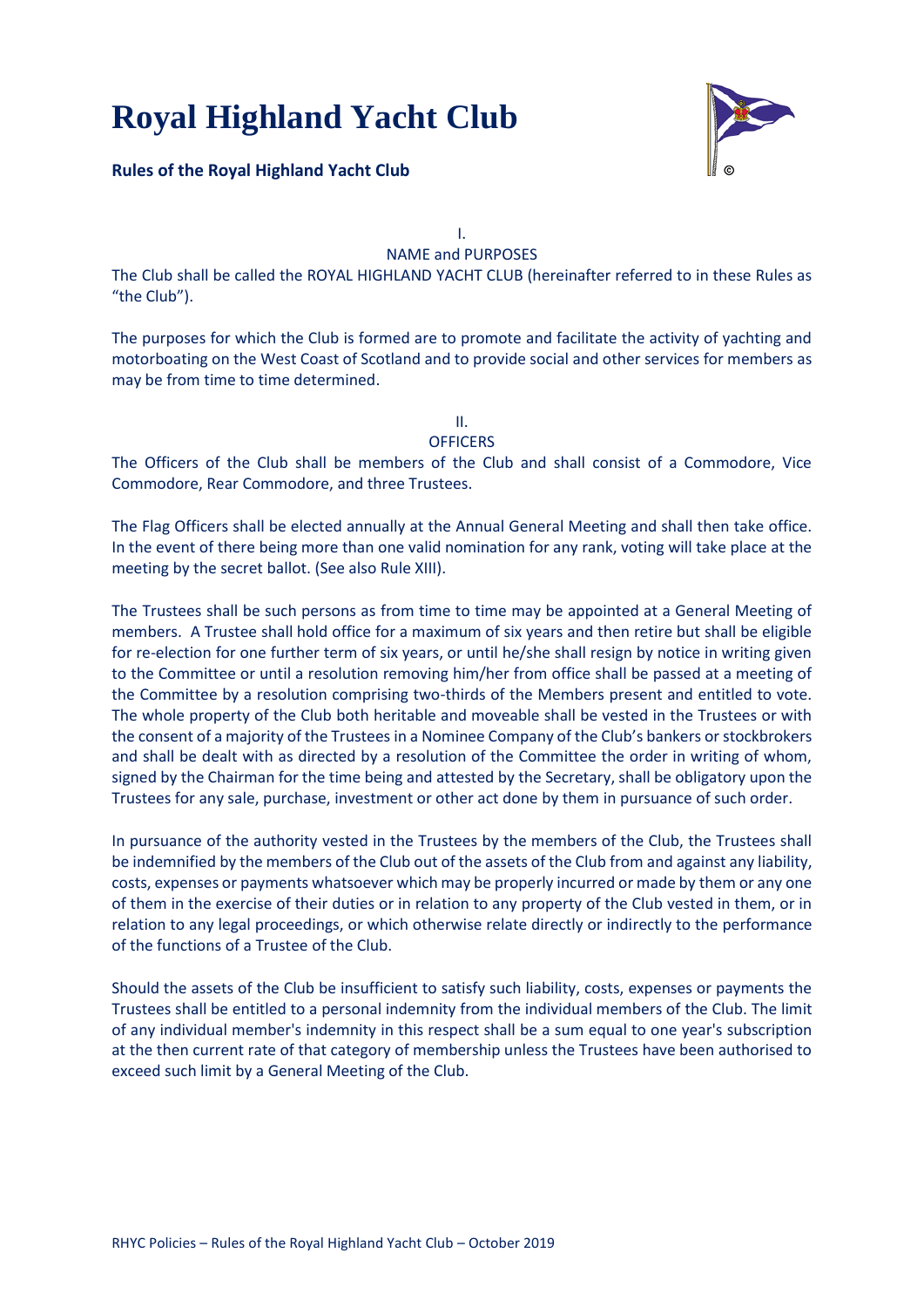**Rules of the Royal Highland Yacht Club**



III.

## GENERAL COMMITTEE OF MANAGEMENT

The affairs of the Club, including the domestic and other arrangements and regulations, shall be conducted by a General Committee of Management (hereinafter called "the Committee") consisting of the Officers and not more than nine ordinary members. The Committee shall meet from time to time as they think expedient or when required by the Commodore, Vice Commodore or Rear Commodore, or upon the requisition of three members of the Committee duly intimated, with notice of the business to be transacted, to the other members through the Secretary. One Flag Officer and three members of the Committee shall be a quorum.

The ordinary members of the Committee shall hold office for three years from the date of their election and then retire but shall be eligible for re-election for one further term of three years, after which the member shall be ineligible for election for at least one year. Vacancies in the Committee shall be filled by election at the Annual General Meeting. If more members are proposed than the number of vacancies the election shall be by secret ballot at the meeting. Vacancies occurring during the year may be filled by the Committee - any such co-opted member or members shall serve until the next Annual General Meeting. The Committee is empowered to co-opt up to two additional members to assist the Committee for a specific project or purpose whose term will not exceed two years.

In the event of the Club appointing one of the members as Honorary Treasurer as provided for in Rule IV that person shall, ex officio, be a member of the Committee.

The Committee, or any person or sub-Committee delegated by the Committee to act as agent for the Club or its members, shall enter into contracts only as far as expressly authorised, or authorised by implication, by the members. No one shall, without the express authority of the membership in a General Meeting, borrow money or incur debts on behalf of the Club or its membership.

In pursuance of the authority vested in the Committee by members of the Club, members of the Committee shall be indemnified by the members of the Club out of the assets of the Club from and against any liability, costs, expenses or payments whatsoever which may be properly incurred or made by them or any one of them in the exercise of their duties on behalf of the Club wherever the contract is of a duly authorised nature or could be assumed to be of a duly authorised nature and entered into on behalf of the Club.

Should the assets of the Club be insufficient to satisfy such liability, costs, expenses or payments the Committee shall be entitled to a personal indemnity from the individual members of the Club.

The limit of any individual member's indemnity in this respect shall be a sum equal to one year's subscription at the then current rate of that category of membership unless the Committee has been authorised to exceed such limit by a General Meeting of the Club.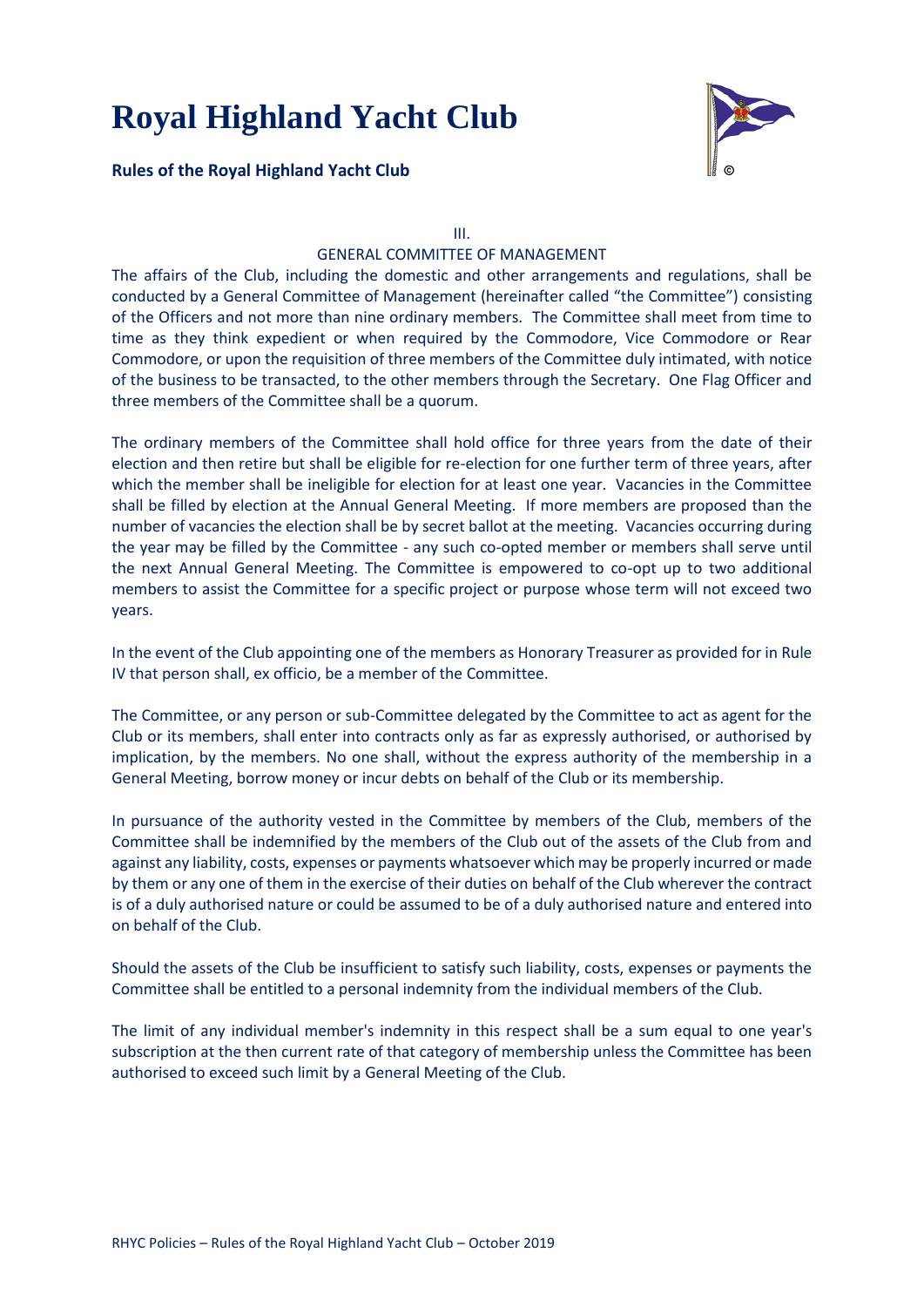

## **Rules of the Royal Highland Yacht Club**

IV.

## SECRETARY AND TREASURER

A Secretary and Treasurer shall be appointed annually at the Annual General Meeting. Alternatively, the Club may appoint from its members an Honorary Secretary and/or an Honorary Treasurer at said meeting. One person may hold both appointments and any renumeration shall be determined by the Committee*.* The Treasurer shall keep proper and regular records which shall be available for scrutiny by the Committee when required.

An account or accounts shall be kept with such banks as the Committee may determine and shall be operated upon by the Treasurer and two members of the Committee, except for withdrawals of up to a sum to be defined by the Committee for which the signature of the Treasurer alone shall suffice.

V.

#### NOMINATIONS FOR FLAG OFFICERS, COMMITTEE MEMBERS AND SECRETARY/TREASURER Nominations for the above posts, duly proposed and seconded, will be received from the floor at a

General Meeting, provided the nominees are either present or have indicated their consent to nomination. Proposers, or their nominated person, shall be obliged to speak in favour of their candidates at the General Meeting. Nominations, duly proposed and seconded, may also be submitted in advance in writing to the Secretary accompanied by a brief note on the background and suitability of the candidate to be read to the General Meeting.

## VI.

## ELECTION OF MEMBERS

Membership of the Club shall be open to anyone with a genuine interest in yachting or motor boating in the West Coast of Scotland on application regardless of sex, age, disability, ethnicity, nationality, sexual orientation, religion or other beliefs. Membership may however be limited according to available facilities on a non-discriminatory basis.

Election to membership shall be in the hands of the Committee. The Committee may refuse applications only for good cause such as conduct or character likely to bring the Club into disrepute. Every candidate for membership shall be proposed by one member and seconded by another, both of whom shall be members of no less than two years' standing and who must have personal knowledge of the candidate. No two members of the same family may act as Proposer and Seconder. No person under the age of eighteen shall be admitted to the Club except as a Cadet Member.

Election to family membership is open to a family group comprising parents/partners and their children under the age of 18 all staying at the same address. There will be a separate nomination form for this class of membership, in all other respects the procedure and regulations for nominating these candidates shall be the same as for a candidate for ordinary membership as set out in the immediate foregoing paragraph.

Any persons attending Club events who are not members must be guests of Club members and all such guests will become temporary members of the Club for the duration of the event. Temporary members will have no rights or obligations under the Rules except that they will be bound by Rule XI and subject to the policies and guidelines of the Club. Such temporary members shall not use this membership to enter a race conducted under ISAF rules.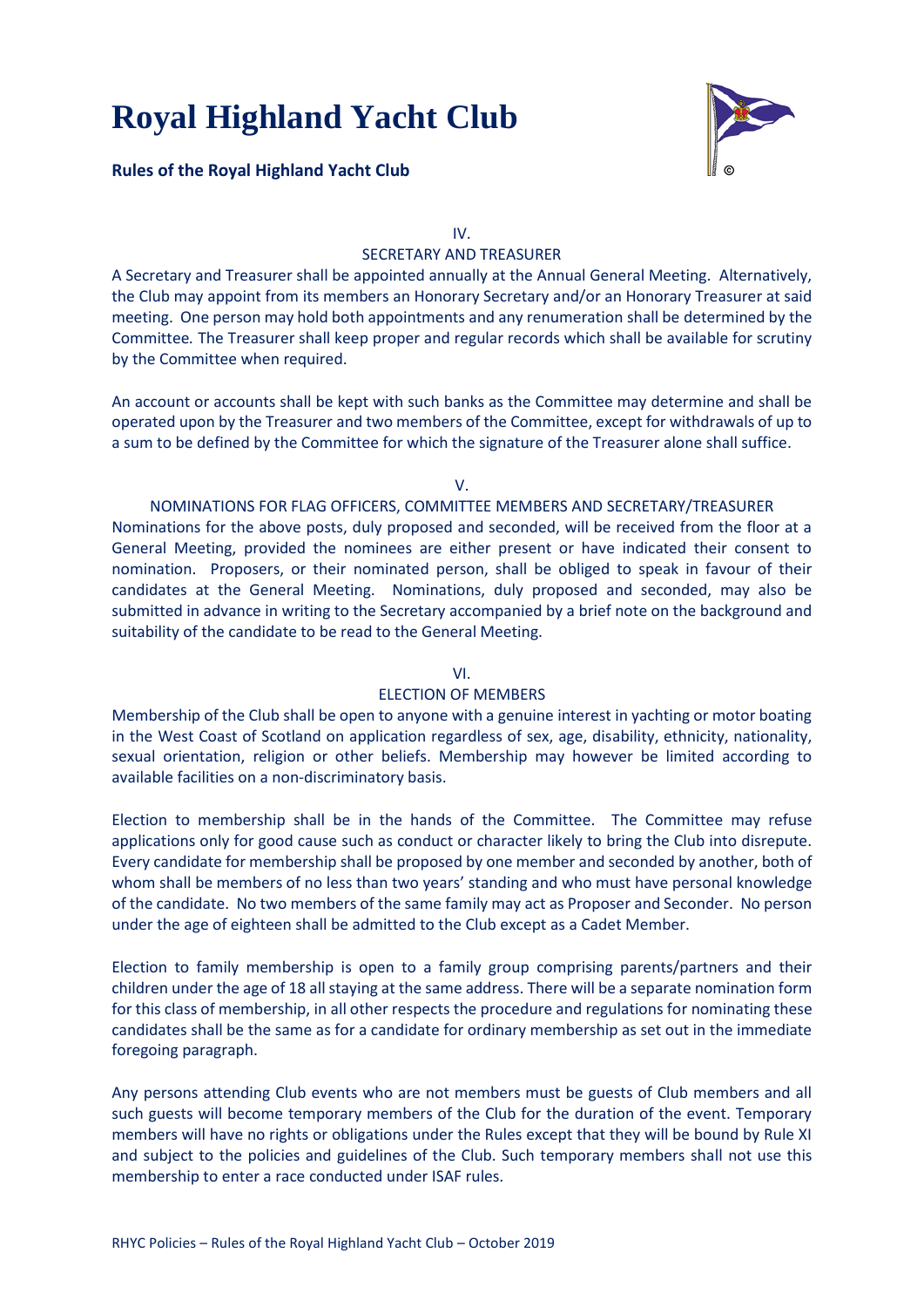### **Rules of the Royal Highland Yacht Club**



### CADET MEMBERS

The Committee is empowered to elect Cadet Members under the age of eighteen on payment of an annual subscription the amount of which the Committee may from time to time determine.

Candidates for admission as Cadet Members shall be proposed and seconded in the same manner as candidates for admission as members. On attaining the age of eighteen, Cadet Members shall automatically cease to be Cadet Members and shall be considered by the Committee as candidates for election to full membership. Cadet Members shall not be entitled to attend or vote at meetings of members or to serve on the Committee. Cadet Members shall have no interest in the property or assets of the Club. The Club rules relative to the payment of members' subscriptions shall apply to the subscription payable by Cadet Members, but they will not be required to pay the entrance fee.

VII.

#### INTIMATION OF ELECTION TO BE SENT TO CANDIDATES

On the election of each new member the Secretary shall request the amount of his/her entrance fee and subscription. If such new member does not comply with the notice within two months from the date of his/her election, the Secretary shall report accordingly to the Committee who shall cause his/her name to be erased from the list of members, but if he/she can account for the delay to the satisfaction of the Committee it may be restored.

### VIII.

#### WITHDRAWAL OF MEMBERS

Any member wishing to resign from the Club must notify the Secretary in writing before 1st December otherwise he/she will be liable for the subscription for the following year.

IX.

#### ENTRANCE FEES AND SUBSCRIPTIONS

On election to ordinary membership of the Club, members shall pay an entrance fee and annual subscription; except that when election takes place after 31st October the membership subscription for that year shall be waived. One entrance fee shall be payable for a Family Group membership, together with an annual subscription for each parent/partner. Each child under 18 shall pay the annual subscription of a Cadet Member. Entrance fees and annual subscriptions shall be paid by direct debit or other means acceptable to the Committee. Annual subscriptions become due on  $1<sup>st</sup>$  January each year. Any alteration in the entrance fee or subscription shall require the approval of the Members in general meeting of a resolution proposed by the Committee and of which the Membership has been given at least fourteen days previous notice by circular. No member whose subscription is wholly or partially in arrears shall be eligible to act on the Committee or to vote on any question or to take part in the proceedings or to enjoy the privileges of the Club. A member whose subscription is wholly or partially in arrears for six months shall cease to be a member and the Committee shall remove his/her name from the List of Members. The Committee may reinstate such members on payment of arrears and a satisfactory explanation and at its discretion may waive the need to pay a further entrance fee.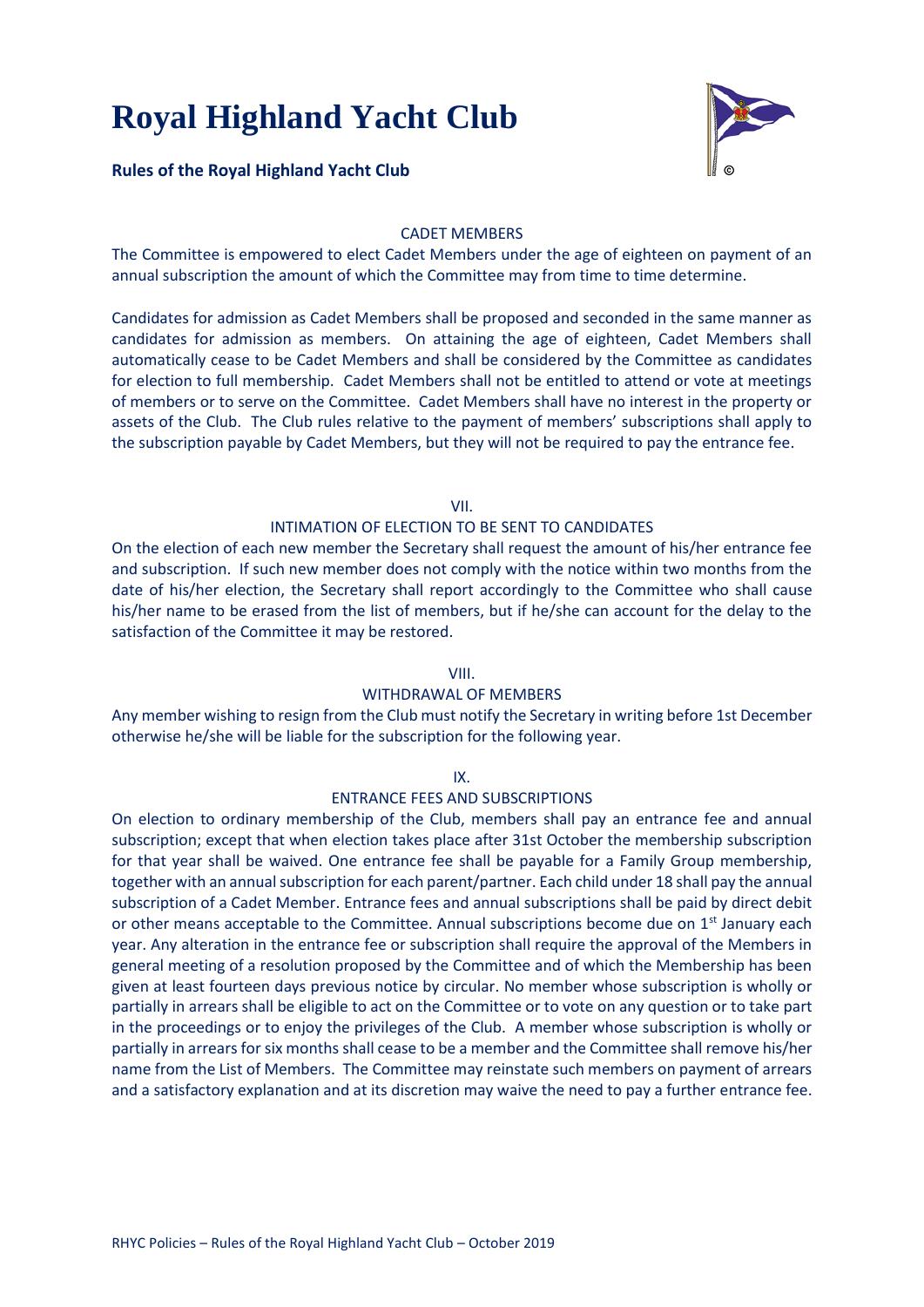**Rules of the Royal Highland Yacht Club**



X.

## NOTIFICATION OF ADDRESS

Every member of the Club shall furnish his/her address or that of his/her agent or banker from time to time to the Secretary whose office shall be the Headquarters of the Club until further notice.

#### XI.

## CONDUCT OF MEMBERS

Every member upon election and thereafter, is deemed to have notice of, and impliedly undertakes to comply with the Club Rules. Any refusal or neglect to do so or any conduct which, in the opinion of the Committee, is either unworthy of a member or otherwise injurious to the interests of the Club, shall render a member liable to expulsion by the Committee; provided that, before expelling a member, the Committee shall call upon such a member for a written explanation of his/her conduct and shall give such member full opportunity of making explanation to the Committee; or of resigning. A resolution to expel a member shall be carried by a simple majority vote by those members of the Committee present and voting on the resolution. The Committee is empowered to reinstate any such member at any time should a satisfactory explanation of his/her conduct be received.

#### XII.

#### LIFE AND HONORARY MEMBERS

The Committee is empowered to elect Life Members from those members who have been over forty years with the Club. Such a Life Member shall not pay any subscription but he/she shall be entitled to all the privileges and benefits of the Club. The Committee shall have the power to elect as Honorary Members any persons who may be deemed fit and proper members of the Club. Honorary Members shall have the same privileges as Life Members but shall not be entitled to vote, unless they are existing members who shall retain that right.

#### XIII.

#### **MEETINGS**

The Annual General Meeting of the Club shall be held in the months of September, October or November at such time and place as the Committee may appoint. General meetings may be called by order of the Commodore or of any three members of the Committee, or on a requisition to the Commodore signed by ten members of the Club. Notice of all such meetings shall be given by circular to each member at least fourteen days previously.

Fifteen members entitled to vote and personally present shall form a quorum at any meeting of the Club.

## XIV.

#### POLITICS

No political subject shall be discussed at any meeting of the Club.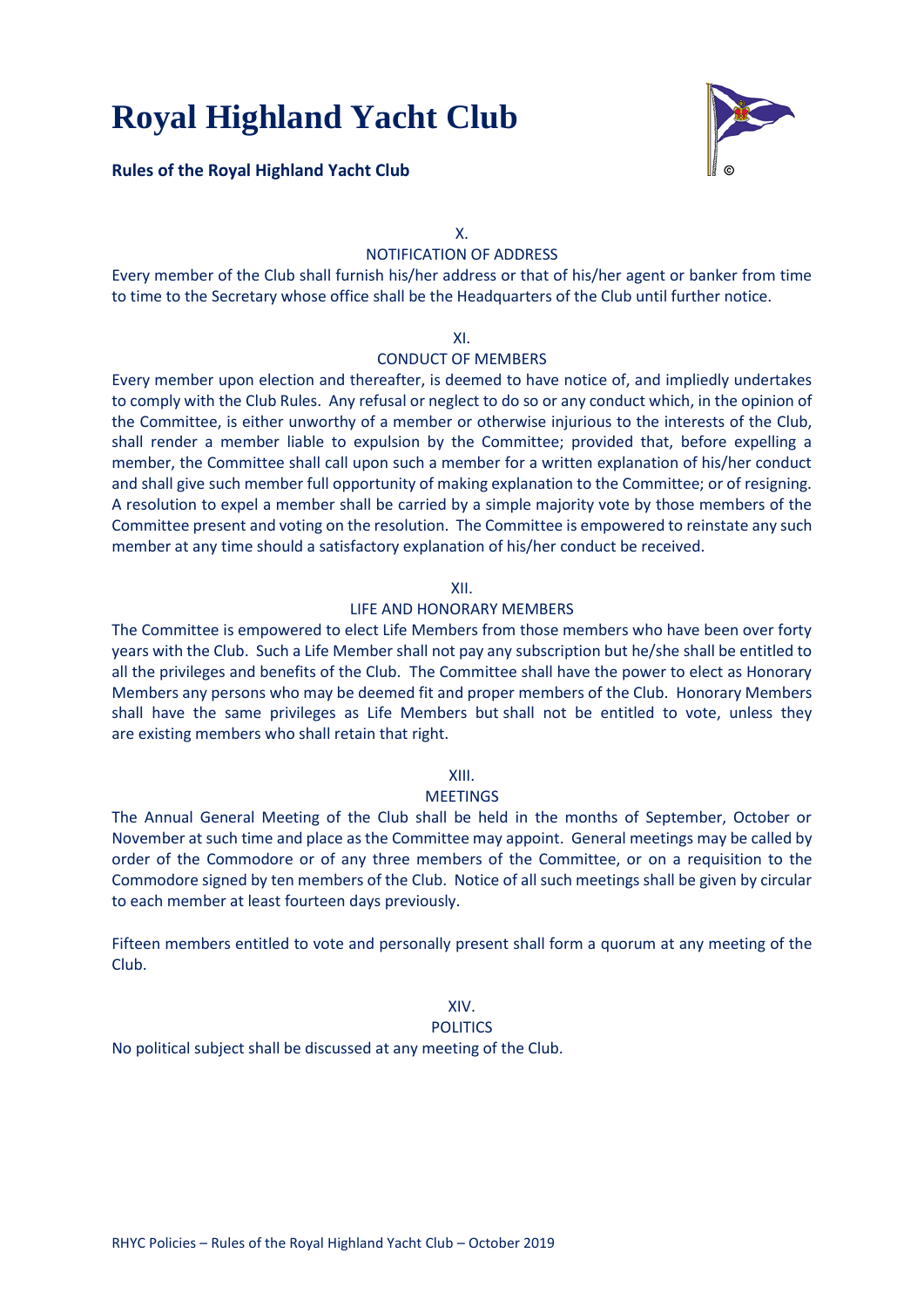

## **Rules of the Royal Highland Yacht Club**

XV.

## **CHAIRMAN**

The Commodore if present shall take the Chair at all General Meetings of the Club and, in his/her absence, the Vice Commodore, or failing him/her, the Rear Commodore. In the event of the three Flag Officers being absent, the meeting shall appoint a Chairman. At all meetings of the Club and of the Committee the Chairman shall have a deliberative vote and also a casting vote in the event of equality.

XVI.

#### **ACCOUNTS**

The Accounts of the Club shall be reviewed and checked annually giving a statement of affairs and income and expenditure as shown at 31st December. A Chartered Accountant shall be appointed at the previous General Meeting and the Accounts with the Chartered Accountants' Report shall be printed and then circulated to members as soon as practicable thereafter.

#### XVII.

#### BURGEE

The Club burgee shall be a mid blue burgee with a white St. Andrew's Cross and a yellow crown in the centre, and shall only be flown by a vessel when a member of the Club is aboard, or in effective control. The Blue Ensign may be worn, provided a valid Admiralty Warrant, issued through the Club, is held.

## XVIII.

#### DISCLAIMER

All references to the Club in this Rule shall mean each and every individual Member of the Club from time to time.

Members of the Club, their guests and visitors shall use the facilities of the Club and take part in Club events entirely at their own risk and accept that:

1. The Club will not accept any liability for any damage to, or loss of, property belonging to Members, their guests or visitors.

2. The Club will not accept any liability for personal injury or property damage arising out of the use of the Club's facilities or out of participation in any event organised by the Club, whether sustained by Members, their guests or visitors or caused by the said Members, guests or visitors whether or not such damage or injury could have been attributed to or was occasioned by the neglect, default or negligence of any of its officers, committee or servants of the Club.

3. Before inviting any guests or visitors to participate in events organised by the Club, Members will draw their attention to this rule.

Members should be aware that the organisers of major events e.g. cruises in company, may require a signed entry form from participants accepting responsibility for their safety and competence before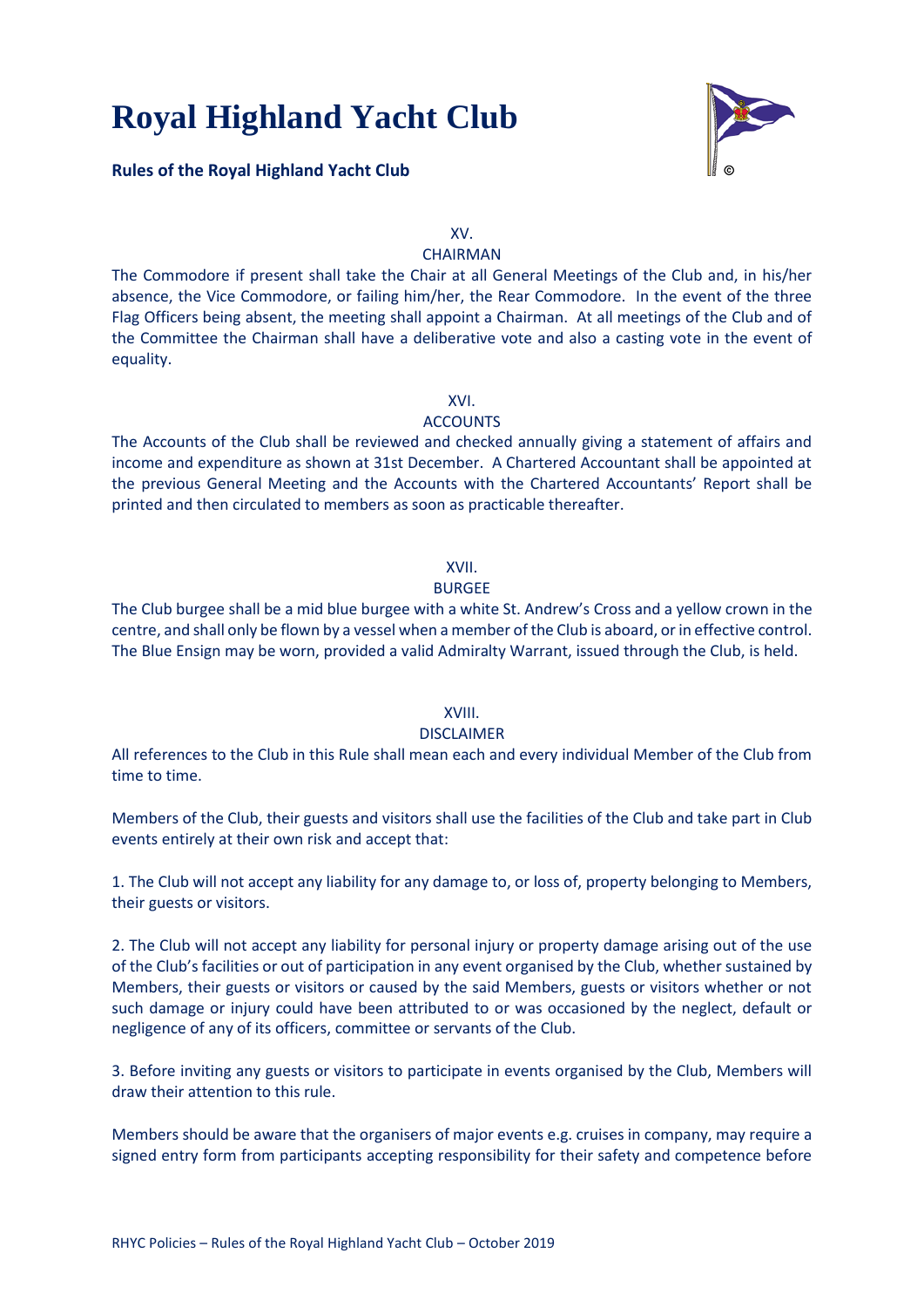

## **Rules of the Royal Highland Yacht Club**

accepting their entry. Moreover every owner/participant may require to warrant the suitability of his/her vessel and insurance for such an event.

Members are responsible for any injury, damage or loss to the extent caused by their own actions or omissions.

#### XIX.

#### DISSOLUTION OF THE CLUB

If, upon the winding up or dissolution of the Club, there remains after the satisfaction of all its debts and liabilities any property whatsoever, the same shall not be paid to or distributed amongst the members of the Club. The Committee shall dispose of the net assets remaining to one or more of the following:

A Charity and/or another club with similar purposes, or to the national governing body for use by it for related community activity.

## XX.

#### ALTERATION OF RULES

No alteration or addition shall be made to the foregoing Rules except at, and with the approval of a General Meeting; and any proposed alterations, addition or new rule shall be notified to each member at least fourteen days previous to such meeting. Acceptance of the Rule Change requires a two thirds majority of those present and eligible to vote.

XXI.

## ACKNOWLEDGEMENT

The Members acknowledge that these Rules constitute a legally binding contract to regulate the relationship of the Members with each other and the Club.